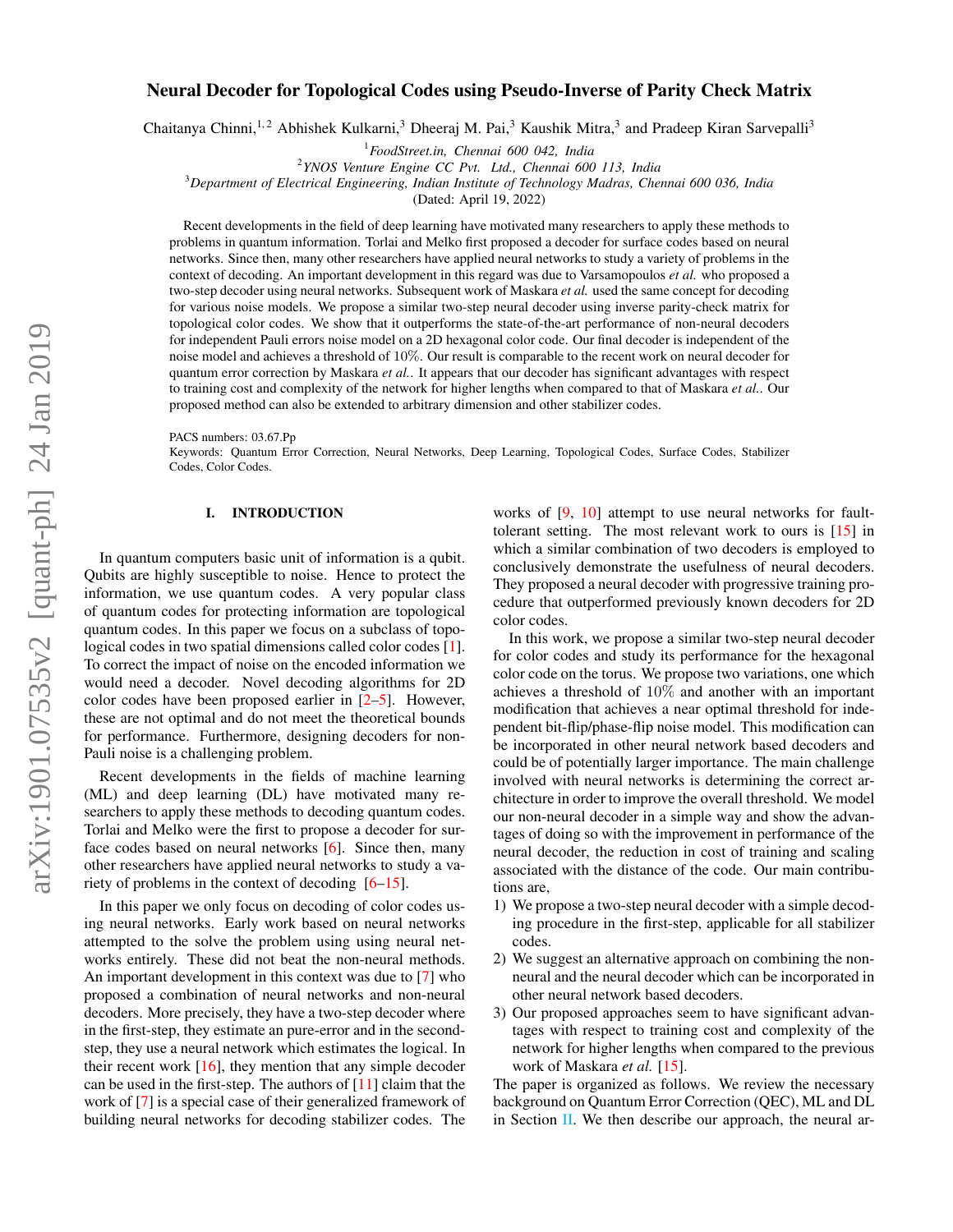chitecture used in detail and compare it with related work in Section [III.](#page-4-0) In Section [IV,](#page-9-0) we point out valuable insights from our work and conclude in Section [V.](#page-10-8)

## <span id="page-1-0"></span>II. BACKGROUND

In this section, we summarize the necessary background on Quantum Error Correcting Codes (QECC). In Section [II A,](#page-1-1) we briefly review stabilizer codes. In this paper we focus on color codes which are introduced in Section [II B.](#page-1-2) Lastly, in the Section [II C](#page-2-0) we describe basics of ML and DL with emphasis on deep learning by discussing the various components in a neural network which can be changed depending on the problem to be solved.

### <span id="page-1-1"></span>A. Stabilizer codes

In this section, we briefly review stabilizer codes. Recall, that the Pauli group on a single qubit is generated by the Pauli matrices  $\{\pm iI, X, Y, Z\}$ . The group  $\mathcal{P}_n$  consists of tensor products on *n* single qubit Pauli operators,  $P_1 \otimes P_2 \otimes ... \otimes P_n$ . A stabilizer code is defined by an abelian subgroup  $S \subset \mathcal{P}_n$ , such that  $-I \notin S$ . The codespace  $Q$ , is joint +1-eigenspace of  $S$ .

$$
\mathcal{Q} = \{ |\psi\rangle \in (\mathbb{C}^2)^{\otimes n} \mid S|\psi\rangle = |\psi\rangle \text{ for all } S \in \mathcal{S} \}
$$

An  $[[n, k]]$  stabilizer code encodes k logical qubits into n physical qubits and its stabilizer S will have  $n - k$  independent generators. We assume that  $S$  is generated by  $S_g = \{S_1, \ldots, S_m\}$ , where  $m \geq n - k$  and  $S_1, \ldots, S_{n-k}$ are linearly independent.

Let  $C(S)$  be the centralizer of S i.e. the set of all Pauli operators that commute with all the elements of S. Let  $\mathcal{L}_g$  =  $\{\overline{X}_i, \overline{Z}_i\}_{i=1}^k$ , where  $\overline{X}_i$  and  $\overline{Z}_j$  denote the logical X and Z operators of the code. Also,  $\overline{X}_i, \overline{Z}_j$  commute if  $i \neq j$  and anti-commute if  $i = j$ . Let  $\mathcal{L} = \langle X_1, \ldots, X_k, Z_1, \ldots, Z_k \rangle$ .

We define another set of operators  $\mathcal{T}_g = \{T_1, T_2, \dots T_{n-k}\}$ called the pure errors, such that  $T_i$  and  $S_j$  commute if  $i \neq j$ and anti-commute if  $i = j$ . The pure errors commute with each other and also with the logical operators. Let  $\mathcal{T} =$  $\langle T_1, \ldots, T_{n-k} \rangle$ . Note that  $\{S_q, \mathcal{L}_q, \mathcal{T}_q\}$  together form a generating set for  $\mathcal{P}_n$ .

An error operator,  $E \notin C(S)$  will anti-commute with at least one stabilizer operator in group  $S$ . If  $E$  anti-commutes with the  $i^{th}$  stabilizer  $S_i \in S$ , the  $i^{th}$  syndrome bit  $s_i$  is one and zero otherwise. By calculating the syndrome values for all the stabilizer generators, the syndrome vector can be written as,  $s = (s_1, s_2, ..., s_m)$  where  $m \ge n - k$ .

We can write the error operator  $E = TLS$  up to a phase as proposed in [\[17\]](#page-11-2). Here  $T \in \mathcal{T}$ ,  $S \in \mathcal{S}$  and  $L \in \mathcal{L}$ . Note that the operators  $T$ ,  $L$ ,  $S$  depend on the error  $E$ . The effect of S is trivial, implying two error patterns E and  $E' = \mathcal{S}E$  will have same effect on codespace.  $S$  introduces an equivalence relation in error operators and hence finding  $S$  is of little interest. Also, given syndrome  $(s)$ , we can uniquely identify  $T$ 

but identifying  $L$  is a difficult task. The problem of error correction for stabilizer codes is finding the most likely L given the syndrome vector s. Mathematically, we can write this as,

<span id="page-1-3"></span>
$$
\widehat{L} = \underset{\gamma \in \mathcal{L}}{\operatorname{argmax}} Pr(\gamma | \mathbf{s}) = \underset{\gamma \in \mathcal{L}}{\operatorname{argmax}} \sum_{\delta \in \mathcal{S}} Pr(\gamma \delta | \mathbf{s}) \quad (1)
$$

Decoding can be thought of as a classification problem. We have  $4^k$  classes, which is exponential in k and this reformulation of the decoding problem as a classification is not much help for large k. Fortunately, surface codes and color codes have fixed number of logical operators for any length and this reformulation can be taken advantage of. However, this is not sufficient, note that the computation of the probabilities in Eq. [\(1\)](#page-1-3), requires the summation over  $2^{n-k}$  terms which is of exponential complexity. So the reformulation of the decoding as a classification is not adequate, but further work is required to fully exploit this perspective.

#### <span id="page-1-2"></span>B. Color codes

Topological codes are a class of stabilizer codes where the stabilizer generators are spatially local. Popular examples of topological codes are Toric codes [\[18\]](#page-11-3) and Color codes [\[1\]](#page-10-0). Color codes are defined using a lattice embedded on a surface. Every vertex is trivalent and faces are 3-colorable.

Qubits are placed on the vertices of the lattice and for each face  $f$ , we define an  $X$  and  $Z$  type operators called the face operators. We define the the stabilizers as,

$$
Z^{(f)} = \prod_{v \in f} Z_v, \qquad X^{(f)} = \prod_{v \in f} X_v
$$

All  $X$  and  $Z$  type operators corresponding to every face generate the stabilizers of the color code. The color code on a hexagonal lattice with periodic boundary is shown in the Fig. [1.](#page-1-4) It encodes four logical qubits [\[1\]](#page-10-0).

<span id="page-1-4"></span>

Figure 1: Periodic color code on a hexagonal lattice illustrated with a face and a stabilizer.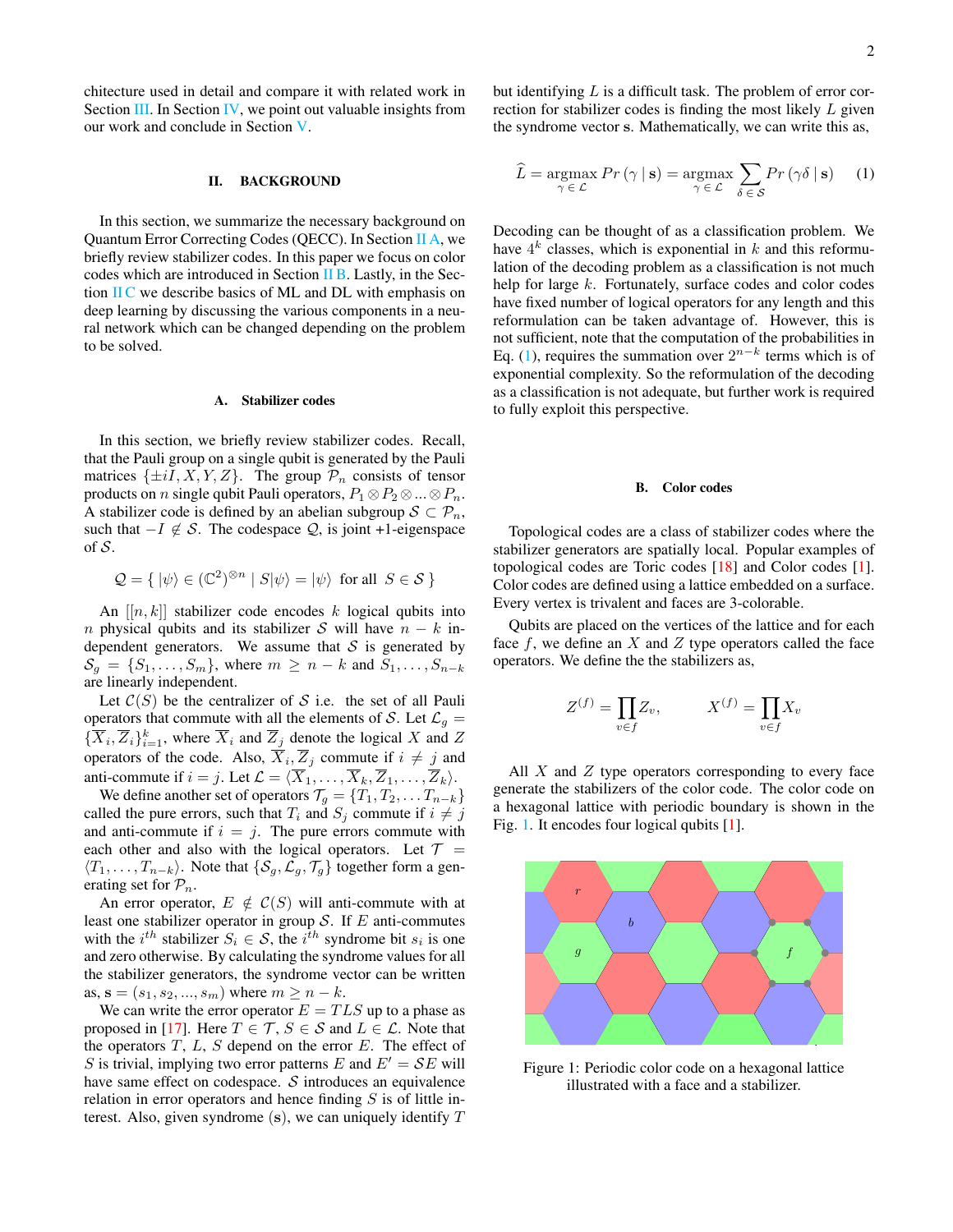#### <span id="page-2-0"></span>C. Machine Learning and Deep Learning

#### *1. An overview of Machine Learning*

In traditional computing, algorithms are sets of explicitly programmed instructions which perform a specific task as to give out correct output for the given input. ML is a concept to learn patterns from data through statistical analysis and make predictions without those rules being programmed explicitly. These ML algorithms are therefore data driven methods and the process of learning these rules or patterns is called training of the ML model. Training is essentially an optimization process minimizing an objective function called the loss function. This loss function plays an important role in the algorithm learning these patterns and making good predictions.

There are many such algorithms for solving problems of classification, regression etc and some of them are mentioned in [\[19,](#page-11-4) [20\]](#page-11-5). Any function can be used as a loss function but they need not necessarily help the algorithm learn. There exist specific loss functions which are mathematically proven to be apt for solving each of the above mentioned tasks. Mathematically, the core of any ML algorithm is to estimate the parameters of a function or set of functions which solve the given task.

Training can be classified into two types, supervised learning and the unsupervised learning. The requirement for supervised learning is labeled dataset of inputs  $(x)$  and the corresponding true outputs  $(y)$ . These true outputs are sometimes referred to as ground truth. The ML algorithm will learn the patterns in the data by this information of input and correct output during training and tries to predict  $(\hat{y})$ , the correct prediction during testing. Eg. Classification, Regression. In unsupervised learning, we still have input data but the corresponding ground truth information is not present. The ML algorithm is required to learn the patterns from the input data alone without the information of the ground truth. Eg. Clustering.

# *2. An overview of Deep Learning*

*Neuron and Activation functions:* A *neuron* is an element which takes an input x and performs the operation  $f(\mathbf{w}^T\mathbf{x} + b)$  as shown in the Fig. [2.](#page-2-1) The parameters w are called weights and the parameter  $b$  is called the bias. Each element of these vectors  $x$ ,  $w$  and  $b$  are real numbers. The function f is a non-linear function and is called the *activation function*. Some common activation functions include Sigmoid, TanH, ReLU (Rectified Linear Unit) etc as shown in the Fig. [3](#page-3-0) and are exhaustively discussed in [\[21\]](#page-11-6).

Deep Learning (DL) is a method in ML to estimate the parameters of a function using a combinations of this basic element neuron. It is common to address the combined set of parameters in w and b as weights or parameters and we follow this same convention in our subsequent discussion. The activation function plays a very crucial role in DL since without that, a neuron just performs a linear operation.

<span id="page-2-1"></span>

Figure 2: A single neuron which accepts input x and outputs  $f(\mathbf{w}^{\top}\mathbf{x} + b)$  where f is an activation function. The vectors  $\mathbf{x}, \mathbf{w} \in \mathbb{R}^n$  and  $b \in \mathbb{R}$ .

*Architectures:* Different combinations of these basic neurons result in different architectures. Some of such famous architectures are Fully-Connected Networks (FC), Convolutional Neural Networks (CNN), Recurrent Neural Networks (RNN) etc. All these architectures comprise of layers which are again a combination of neurons. Essentially, these architectures can be characterized by these layers.

*Fully-connected Network:* We briefly describe the FC architecture which we use in our work as shown in Fig. [4.](#page-3-1) Any FC network has an input layer, an output layer and hidden layers. Each layer comprises of neurons and each neuron is connected to every other neuron in the adjacent layers. Connectedness implies that each neuron receives the output of the neurons it is connected to in the previous layer and it passes the output of itself to all the connected neurons in the next layer. All the neurons in every layer follow this rule except that the neurons in the input layer take the input from the data and the neurons in the output layer give us the final prediction. The input data and the output prediction varies from problem to problem. In a simple image classification task, the input data is the image and the output is the class label. As mentioned before, the non-linear function plays a crucial role in the success of DL in estimating complicated functions efficiently, making DL a very powerful tool.

*Loss functions:* The loss function plays a prominent role in the performance of any DL model. It is calculated between the true label  $(y)$  or the ground truth and the prediction made by the network  $(\hat{y})$ . The training procedure as described next ensures that the predictions made by the network get closer to the ground truth by minimizing the loss function as the training progresses. For regression problem, commonly used loss functions are are  $\ell_2$  and  $\ell_1$  norms as defined below.

$$
\ell_2(\mathbf{y}, \hat{\mathbf{y}}) = ||\mathbf{y} - \hat{\mathbf{y}}||_2 = \sum_i (y_i - \hat{y}_i)^2
$$

$$
\ell_1(\mathbf{y}, \hat{\mathbf{y}}) = ||\mathbf{y} - \hat{\mathbf{y}}||_1 = \sum_i |y_i - \hat{y}_i|
$$

For classification problems, *cross-entropy*  $(\ell_{CE})$  is used as the loss function which is defined in the following equation.

$$
\ell_{CE}(\mathbf{y}, \hat{\mathbf{y}}) = -\sum_{i} y_i \log(\widehat{y}_i)
$$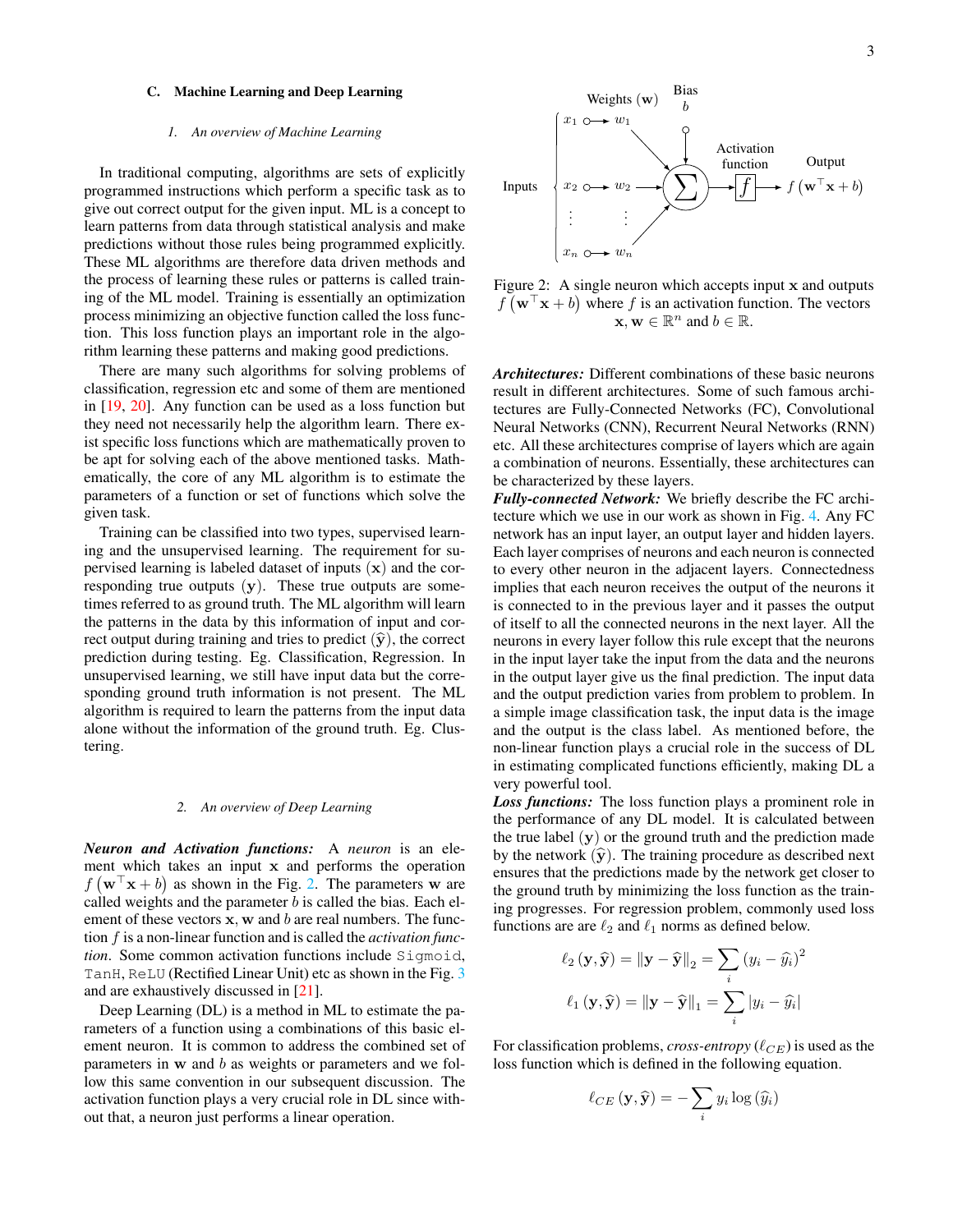<span id="page-3-0"></span>

Figure 3: Various activation functions used commonly in DL. Note that ReLU does not saturate for high inputs.

<span id="page-3-1"></span>

Figure 4: A sample fully-connected architecture with one hidden layer. Each neuron in every layer is connected to every other neuron in the adjacent layers. In this example, the size of the input vector is  $m$  and the size of the output vector

is  $t$ . There are  $n$  hidden nodes in the hidden layer. The parameters w represent the weights of the network.

We use this cross-entropy loss in our work since QEC can be viewed as a classification problem as described in Section  $\overline{III}$  A. We discuss the reasons for using this loss in Sec-tion [III C.](#page-6-0)

*Training:* Training is nothing but estimating the values of the weights of the network which minimizes the chosen loss function for the given training data or the input-output pairs. One of the traditional method of updating the weights to minimize a function is *Gradient Descent* (GD) algorithm. It is an iterative algorithm which tries to optimize the objective function and in our case minimize the loss function  $(\ell)$  through updating the weights  $(w)$  of the network in each iteration by

following the update rule defined below, as discussed in [\[21\]](#page-11-6).

$$
\mathbf{w}_{t+1} = \mathbf{w}_t - \alpha \nabla_{\mathbf{w}} \ell \left(\mathbf{y}, \mathbf{x}, \mathbf{w}_t\right)
$$

Here,  $w_i$  are the weights of the network at the  $i^{th}$  iteration. The weights  $w_0$  are initialized randomly. There are many methods to initialize these weights and we mention about them shortly. The parameter  $\alpha$  is called the *learning-rate* and is a *hyper-parameter*. There are many such hyper-parameters and we also discuss them later in this section. The speed with which and the optima to which the model converges to, depends on  $\alpha$ .

The gradient descent algorithm requires us to train on the entire training dataset at once, i.e calculate the average loss for all the inputs in the dataset and update the weights. Since that is not usually computationally feasible, a popular variant of it called the *Stochastic Gradient Descent* (SGD) is employed. Instead of training on the entire dataset at once, the model is trained on small batches of data until all the training data is exhausted which completes one *epoch*. The size of this batch is called the *batch-size* as mentioned in [\[21\]](#page-11-6). For example, if the entire dataset contains 1000 data points, then GD requires us to calculate the average loss on all the 1000 inputs and then update the weights in one iteration. In SGD, say we choose the batch-size to be 50, then 50 data points are chosen randomly from the entire dataset of 1000. The average loss is calculated for that batch of 50 and the weights are updated. This completes one iteration. In the second iteration, another set of 50 data points are chosen randomly from the remaining 950 data points and the rest of the procedure follows. In this example, a total of 20 iterations are required to exhaust the entire dataset which completes an epoch.

One of the major limitation of gradient descent and its variants is that it does not guarantee convergence to global optima. Since the loss is calculated between the true label  $(y)$  and the prediction of the network  $(\hat{y})$ , it is indirectly a function of the weights of the network w, since  $\hat{y}$  is a function of w and x.

*Weight initialization and back-propagation:* Before training, the weights of the NN, w are randomly initialized. Weight initialization plays a crucial role in training and performance of the NN. There are many weight initialization methods but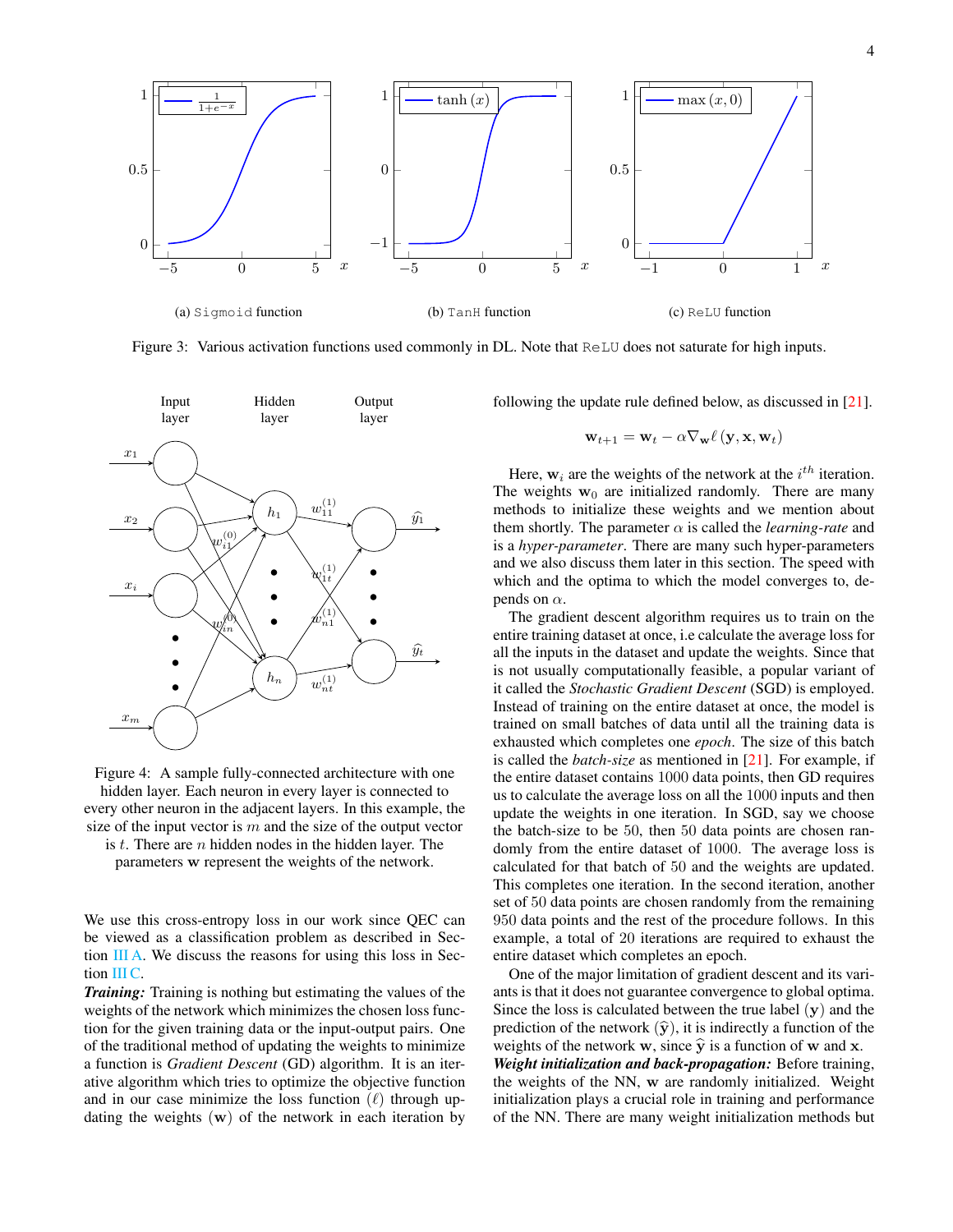the popular ones are proposed by [\[22\]](#page-11-7) and [\[23\]](#page-11-8). These methods have been shown to perform well in solving classification problems. Training neural networks can be incredibly costly with GD or SGD but with the use of a dynamic programming based algorithm called the *back-propagation* algorithm, the cost of training reduces significantly as discussed in [\[21\]](#page-11-6). The back-propagation algorithm also uses gradientdescent but stores the values of the gradients to the current layer in order to calculate the gradients to the weights of the previous layer.

*Optimizers:* There are many variants of the SGD algorithm described above like RMSProp, AdaGrad as mentioned in [\[21\]](#page-11-6) which have a modified update rule. All these rules are commonly called *optimizers* since they optimize the weights of our network in order to minimize the loss function. We use *Adam* optimizer, proposed by [\[24\]](#page-11-9) because of the significant improvements it offers during training and also in the performance of deep neural networks.

*Hyper-parameters:* As we can see, numerous design decisions are required to build a neural network like the architecture, the loss function, activation function, weight initialization, optimizer etc. Once those are selected, we have few more parameters to experiment with, listed as follows,

- i) The number of hidden layers
- ii) The learning rate
- iii) The number of neurons in each layer
- iv) The batch-size

These parameters are called *hyper-parameters* of the network. Choosing the right set of hyper-parameters for a give problem is one of the biggest challenges of DL. These parameters play a crucial role in both training and performance of the networks because the training procedure does not guarantee convergence to global minima of the loss function, as mentioned previously.

#### *3. Process flow of a common DL architecture*

The process flow of any DL architecture can be modeled as shown in Fig. [5.](#page-4-1) The NN can be any neural network as described previously. The NN takes an input x from the training data and makes a prediction  $\hat{y}$ . The loss is calculated between the ground truth y and the prediction  $\hat{y}$ . The optimizer then updates the weights of the NN according to the update rule. This whole process completes one iteration during training. We repeat this process until the loss value between y and  $\hat{y}$ saturates over multiple iterations. lay in a notice to sheal of control in the state of control in the state of control in the state of control in a state of control in the state of control in the state of control in the state of control in the state of con

#### *4. Classification problem*

In machine learning and statistics, classification is the problem of identifying to which of a set of categories or classes a new observation belongs to. This relation is statistically obtained from training data. A classification algorithm will predict the confidence score or the probability of the new observation belonging to a particular class. This can be illustrated

<span id="page-4-1"></span>

Figure 5: The process flow of any deep learning network. The NN represents any neural network either FC, CNN, RNN etc. It takes input x and makes the prediction  $\hat{y}$ . The loss is calculated between the ground truth y and the prediction  $\hat{y}$  using the weights during the iteration t. The optimizer calculates the updates ∆w according to the update rule and modifies the weights of the network for the  $(t + 1)^{th}$ iteration.

and dogs with the knowledge of their weight and length as shown in Fig. [6.](#page-5-1) The weight and height are called the *features* since the algorithm classifies with that information. Estimating the parameters of the line is solving the classification problem. In general the boundary could be a complicated curve and there could be multiple classes with multiple features. Commonly, these features might not be available and we have to devise algorithms to extract them from the input.

Mathematically, if we assume the feature vector to be f for an observation  $x$  and the total classes are the set  $\mathcal{C}$ , then the prediction  $\hat{y}$  is the most likely class that x belongs to as defined in the following equation.

$$
\widehat{y} = \underset{c \in \mathcal{C}}{\operatorname{argmax}} \, Pr \left( x \in c \, | \, \mathbf{f} \right)
$$

Generally, traditional ML algorithms requires us to extract these features  $(f)$  from the input  $(x)$  using some rules where as neural networks are known to extract them by themselves from the input directly, for example as shown in  $[25]$ . This helps immensely in the success of DL since the network learns to extract the important features for solving the problem, instead of us using hand coded rules to extract what we think are important features.

## <span id="page-4-0"></span>III. DECODING COLOR CODES USING NEURAL **NETWORKS**

In this section, we describe our problem formulation for correction of phase errors and how the decoding can be modeled as a classification problem. For any stabilizer code, every error  $E$  can be uniquely decomposed to the pure error  $T$ , logi-cal error L and a stabilizer S as mentioned in the Section [II A.](#page-1-1)

$$
E = TLS
$$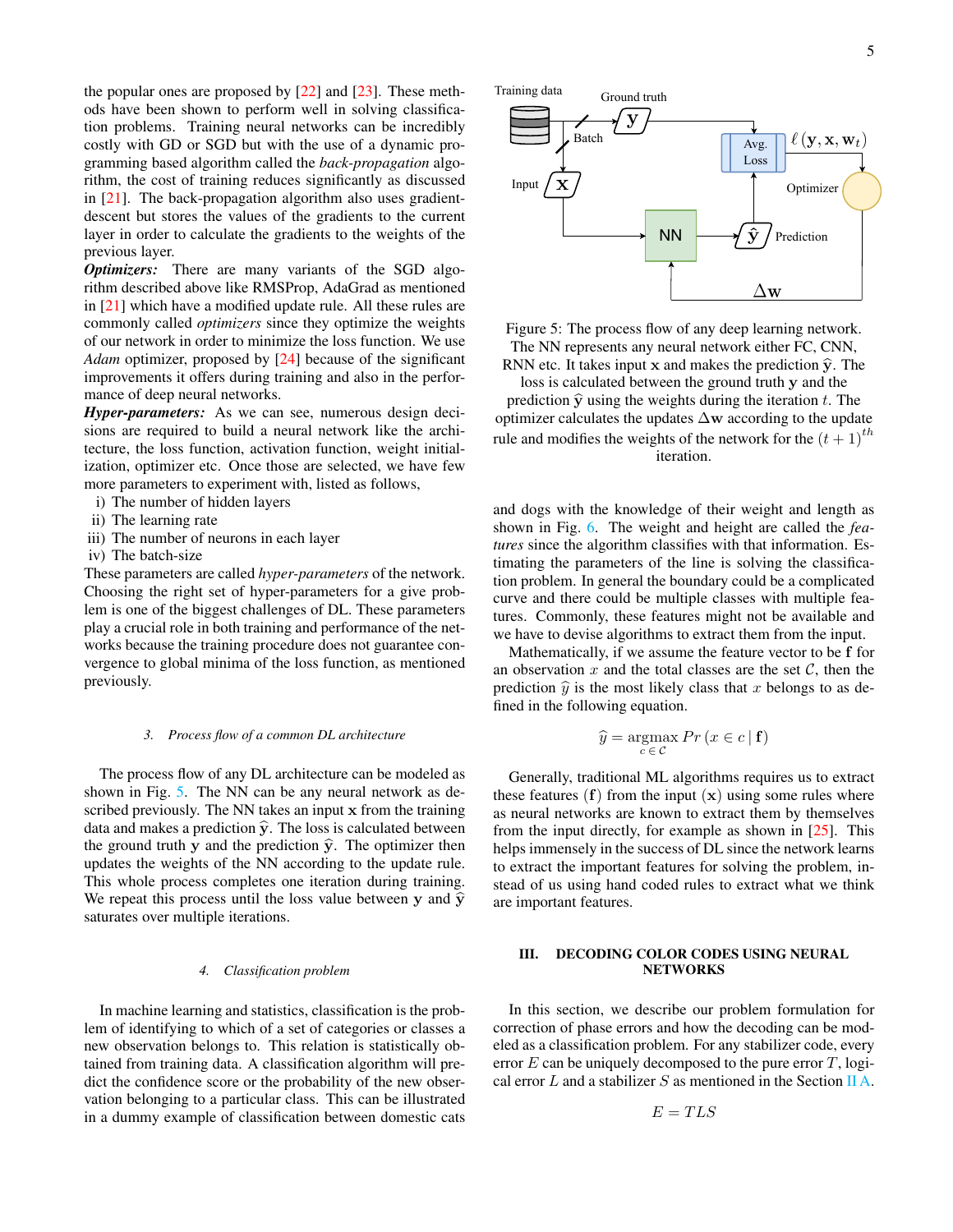<span id="page-5-1"></span>

Figure 6: Simple classification between domestic cats and dogs depending on weight and height using dummy data. Estimating the parameters of the boundary solves the classification problem.

Given the syndrome s, we can uniquely identify  $T$ . Since the stabilizers S form the equivalence class, the decoding problem comes down to correctly estimating L given s. In this work, we study CSS codes which have two types of stabilizers, X and Z. They can be written in the matrix form as,

$$
\mathbf{S} = \left[ \begin{array}{cc} \mathbf{H}_X & 0 \\ 0 & \mathbf{H}_Z \end{array} \right]
$$

Phase errors create  $X$  non-zero syndromes and hence we consider only X stabilizers from now on. The matrix  $\mathbf{H}_{X}$ represents the X stabilizers and  $H_Z$  represents the Z stabilizers. For 2D color codes,  $H_X = H_Z$  and in the subsequent equations, we use H instead of  $H_X$  for simplicity. Denote the binary representation of E as  $e \in \mathbb{F}_2^n$ . Then we can calculate the corresponding syndrome as,

$$
\mathbf{s}^{\top} = \mathbf{H} \mathbf{e}^{\top} \tag{2}
$$

The matrix  $H$  is not full rank. In color code,  $X$  stabilizers corresponding to faces have two dependencies as mentioned in [\[26\]](#page-11-11). We remove those two dependent stabilizers from the H matrix, one stabilizer each corresponding to two different colors and denote it as  $H_f$  which is full rank. We calculate the right pseudo-inverse of  $H_f$  and denote it as  $H_f^{\dagger}$ .

$$
\mathbf{H}_f \mathbf{H}_f^\dagger = \mathbf{I} \tag{3}
$$

The resultant syndrome which does not list the syndromes calculated by the removed dependent stabilizers is denoted by  $s_f$ as shown below.

$$
\mathbf{s}_f^\top = \mathbf{H}_f \mathbf{e}^\top \tag{4}
$$

## <span id="page-5-0"></span>A. QEC as a classification problem

Researchers have previously studied the perspective of quantum error correction as a classification problem using neural networks [\[7,](#page-10-4) [10,](#page-10-7) [15\]](#page-11-0). As mentioned before, we model our decoder as a two-step process. The first-step is a simple inversion where we calculate an estimate  $\widehat{E}$  of the actual error  $E$  which has occurred. We first calculate the syndrome from Eq. [\(4\)](#page-5-2) and then estimate  $\hat{\mathbf{e}} \in \mathbb{F}_2^n$ , the binary representation of the operator  $\overline{E}$  as follows,

<span id="page-5-4"></span><span id="page-5-3"></span>
$$
\widehat{\mathbf{e}}^{\top} = \mathbf{H}_f^{\dagger} \mathbf{s}_f^{\top} \tag{5}
$$

Note that the syndrome of the estimate  $\hat{e}$  will be same as the syndrome of e. Hence, they have the same pure error T.

$$
\mathbf{H}_f \hat{\mathbf{e}}^\top = \mathbf{H}_f \mathbf{H}_f^\dagger \mathbf{s}_f^\top = \mathbf{s}_f^\top \n\implies \mathbf{H} \hat{\mathbf{e}}^\top = \mathbf{H} \mathbf{e}^\top = \mathbf{s}^\top
$$
\n(6)

This estimate  $\hat{e}$  computed using Eq. [\(5\)](#page-5-3) need not be same as e. This is because there exist multiple errors with the same syndrome. We have chosen one solution by fixing  $\mathbf{H}_f^{\dagger}$  which is calculated only once. This makes the first-step of the decoder simple. From Eq. [\(6\)](#page-5-4), we can conclude that the pure error is same in both E and  $\widehat{E}$  and we denote it by T. Applying this initial estimate  $\hat{E}$  onto the system might result in logical error. This can be concluded through the following equations.

<span id="page-5-5"></span>
$$
E = TLS \quad \text{and} \quad \hat{E} = T\hat{L}\hat{S}
$$

$$
\implies \hat{E}E = T\hat{L}\hat{S} \, TLS = (\pm) \, L\hat{L}\hat{S}\hat{S}
$$

$$
\implies \hat{E}E = (\pm) \, \tilde{L}\tilde{S} \tag{7}
$$

Here  $\tilde{L} = L\hat{L}$  and  $\tilde{S} = S\hat{S}$ . The reason for occurrence of  $(\pm)$  in Eq. [\(7\)](#page-5-5) is because the Pauli operators T,  $\hat{S}$  might commute or anti-commute. This is of little interest to us because we estimate the error up to a global phase.

<span id="page-5-8"></span>The homology of  $\widehat{E}E$  is same as the homology of  $\widehat{L}$  since  $\widehat{S}$ has a trivial homology. If we can predict the resultant homology  $\tilde{L}$ , we can get back to the trivial state and the decoding succeeds. Since the number of homologies are fixed, this is modeled in the second-step of our decoder as a classification problem using NN. The goal of the NN is to predict  $L$  given the syndrome s. Our final error correction will be,

<span id="page-5-6"></span>
$$
\widetilde{E} = \widetilde{L}\widehat{E} \tag{8}
$$

<span id="page-5-7"></span>If the NN properly predicts  $\widetilde{L}$  this correction will restore the state up to a global phase which is evident through the following equations.

$$
\widetilde{E}E = \widetilde{L}\widehat{E}E
$$

$$
\implies \widetilde{E}E = (\pm)\widetilde{L}\widetilde{L}\widetilde{S}
$$

$$
\implies \widetilde{E}E = (\pm)\widetilde{S}
$$

<span id="page-5-2"></span>The work by [\[15\]](#page-11-0) used a naive decoder which removes syndromes by pushing errors to the boundary in the firststep. Their neural network tries to improve upon this estimate by predicting the correction homology. Mathematically, this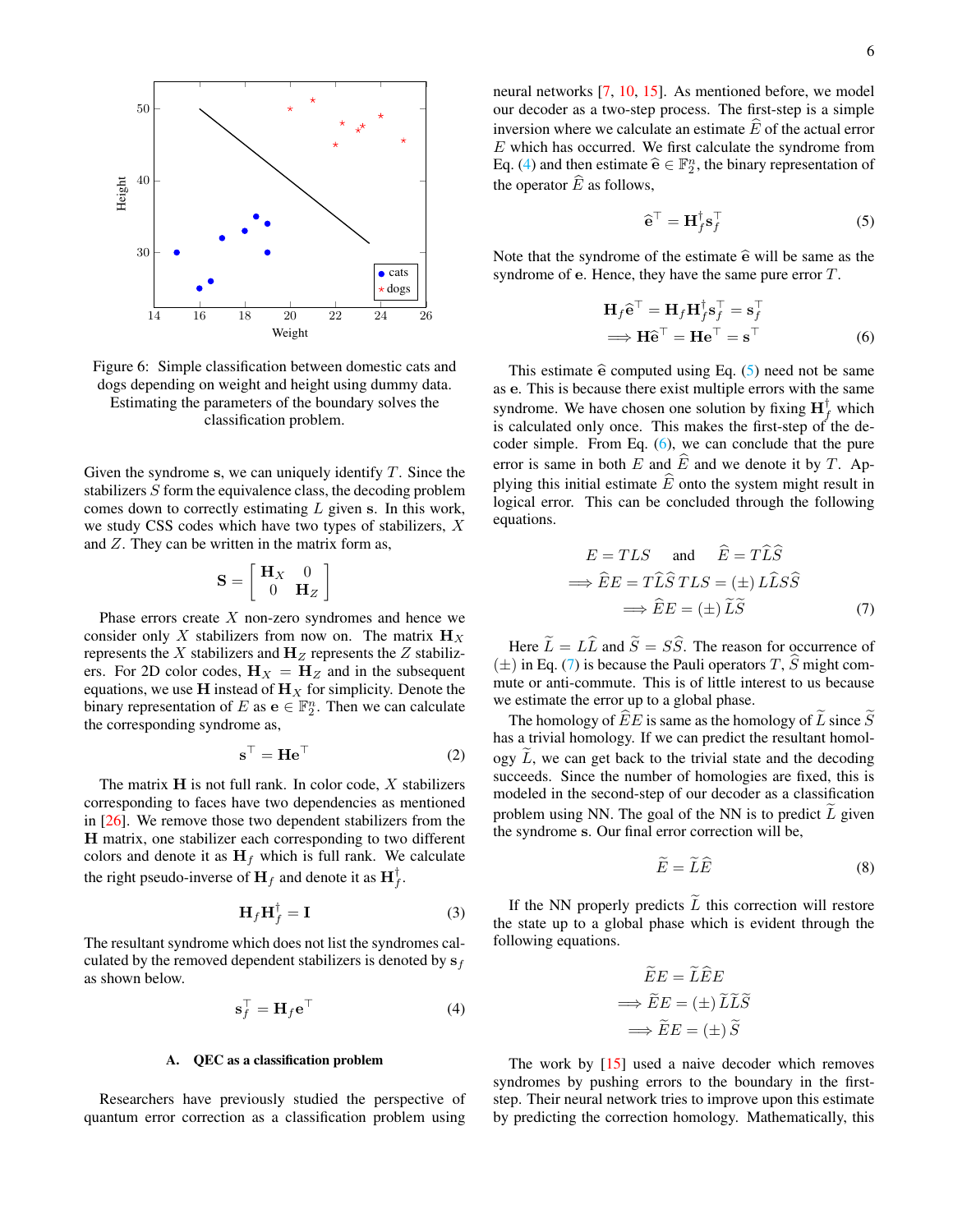<span id="page-6-8"></span>

Figure 7: Flow diagram of our two-step decoder. The black dots represent error on the qubits and the marked regions represent the syndrome caused. In the first-step we get an estimate of the error  $\hat{e}$  and in the second-step, we predict the correction homology  $\tilde{L}$  using our trained NN. Our final error correction is  $\tilde{L}\tilde{E}$ . Refer Eqs. [\(5\)](#page-5-3), [\(7\)](#page-5-5), and [\(8\)](#page-5-6). Note that the H-inverse decoder in step-one need not always give us pure error. In this example, the error estimate operator  $\widehat{E}$  anti-commutes with a logical operator (red dashed line) and hence cannot be a pure error.

means that their decoder could implement different inverse for a different syndrome. In our approach, we fix the inverse in the first-step, making our initial decoder much simpler. We discuss more on this in the Section  $\mathbf{IV}$ . The first-step decoder in [\[7\]](#page-10-4) is to estimate the pure-error which needs to satisfy many properties. We want to emphasize that our inverse matrix  $\mathbf{H}_f^{\dagger}$ in step-one gives us an error estimate which need not always be pure error. It entirely depends on the construction of  $H_f^{\dagger}$ . We used *SageMath* [\[27\]](#page-11-12), an open-source mathematics software for calculating  $\mathbf{H}_f^{\dagger}$  from Eq. [\(3\)](#page-5-7).

#### B. Neural decoder

In this section, we describe our neural decoder in the second-step. As mentioned before, we have modeled our NN in two ways and in both of them we have used a fullyconnected architecture where every neuron in one layer is connected to every other neuron in the adjacent layers. The output of the network is the homology vector where each element of it represents a homology class. Since this is a classification problem, we use cross-entropy as our loss function which needs to be minimized during training. We have used Adam optimizer proposed by [\[24\]](#page-11-9) since it has been observed to perform better than the other optimizers in terms of convergence of the loss. We have also used 1D batch normalization layer after every layer in the network. It is proven to significantly boost the training speed as shown in [\[28\]](#page-11-13). The activation function used for every neuron is ReLU since it has shown to perform well when compared to other functions like Sigmoid or TanH by reducing the problem of vanishing gradients as the network goes deeper as shown in [\[29,](#page-11-14) [30\]](#page-11-15).

<span id="page-6-9"></span>

| Table I: The values of the hyper-parameters used in the |
|---------------------------------------------------------|
| neural decoder in our first approach.                   |

| $\sum^{\text{parameters}}_{h_d} h_{d_b} f_d^c_{b_d} \quad \alpha^e_{d,p_{err}} f_{d,p_{err}}$<br>$d^{\mathrm{a}}$ |  |  |                                                  | $T_d$ <sup>g</sup>                                                                                                                               |
|-------------------------------------------------------------------------------------------------------------------|--|--|--------------------------------------------------|--------------------------------------------------------------------------------------------------------------------------------------------------|
|                                                                                                                   |  |  |                                                  | 2 2 500 0.001 $2 \times 10^7$ $1.4 \times 10^8$                                                                                                  |
|                                                                                                                   |  |  |                                                  | $\begin{array}{cccc} 3 & 5 & 750 & 0.001 & 4 \times 10^7 & 2.8 \times 10^8 \\ 4 & 5 & 750 & 0.001 & 4 \times 10^7 & 2.8 \times 10^8 \end{array}$ |
| 9                                                                                                                 |  |  |                                                  |                                                                                                                                                  |
| 19                                                                                                                |  |  | 7 10 2500 0.001 $10 \times 10^7$ 7 $\times 10^8$ |                                                                                                                                                  |

<span id="page-6-1"></span><sup>a</sup> Distance of the code

<span id="page-6-2"></span>**b** Number of hidden layers

<span id="page-6-3"></span><sup>c</sup> Hidden dimension factor

<span id="page-6-4"></span><sup>d</sup> Batch size

<span id="page-6-5"></span><sup>e</sup> Learning rate

<span id="page-6-6"></span>f Number of training samples per each  $p_{err}$ 

<span id="page-6-7"></span> $g$  Total number of training samples for all  $p_{err}$  combined

### <span id="page-6-0"></span>C. Training procedure

For the network to decode correctly, it needs to be trained. We employ a supervised training procedure where we have labeled data of input (we generate e according to the noise and calculate syndromes s from Eq.  $(2)$ ) and the corresponding output (homology  $L$ ). This output is the ground truth. Training is nothing but an optimization process where the weights of the network are optimized to minimize an objective function. This objective function is called loss function. The loss function plays a crucial role during training since certain loss functions are apt for certain problems. Since our NN needs to solve a classification problem, we use cross-entropy as our loss function. This is because given a syndrome (s), the NN predicts a probability distribution over all the possible classes. If we assume input is  $x$ , the output of the NN is a distribution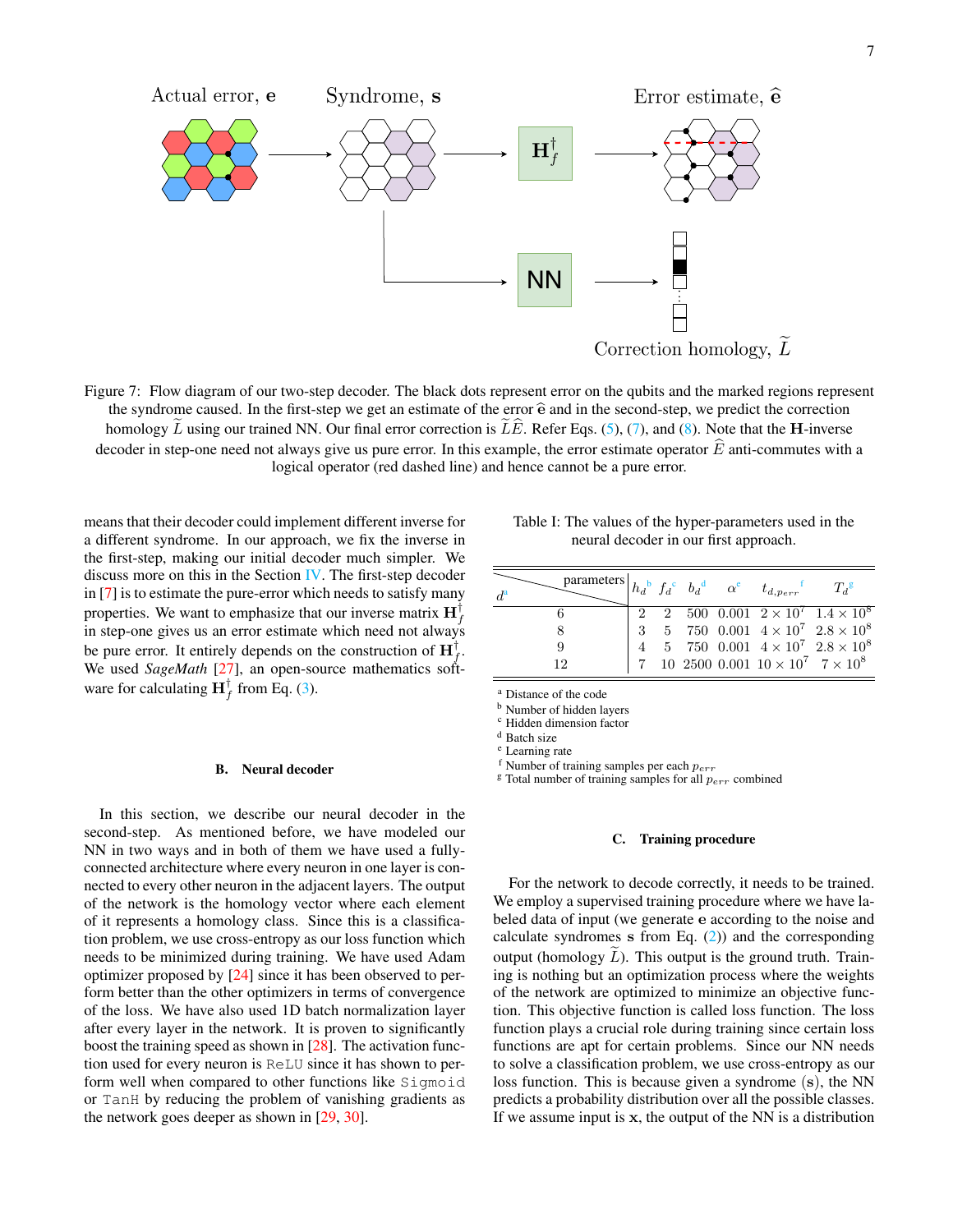<span id="page-7-2"></span>

Figure 8: Plots of the various hyper-parameters of our neural networks with the distance  $d$  of the code. Figs. (a)-(d) are for the first-approach and the Figs. (e)-(h) are for the second-approach.

 $q(x)$  and the true distribution is  $p(x)$ , cross-entropy can be written as follows.

$$
\ell_{CE}(\mathbf{p}, \mathbf{q}) = -\sum_{x} \mathbf{p}(\mathbf{x}) \log \mathbf{q}(\mathbf{x}) \tag{9}
$$

This is same as minimizing the Kullback-Liebler divergence  $(D_{KL})$  between the distributions  $\mathbf{p}(\mathbf{x})$  and  $\mathbf{q}(\mathbf{x})$  up to a constant since  $D_{KL}(\mathbf{p}||\mathbf{q})$  can be written as,

$$
D_{KL}\left(\mathbf{p}\|\mathbf{q}\right) = \ell_{CE}\left(\mathbf{p},\mathbf{q}\right) - \sum_{x}\mathbf{p}\left(\mathbf{x}\right)\log\mathbf{p}\left(\mathbf{x}\right)
$$

and the term  $\sum_{x}$  **p** (**x**) log **p** (**x**) is a constant because it is completely determined by the true distribution p. This implies that minimizing  $\ell_{CE}$  in Eq. [\(9\)](#page-7-0) gets the distribution learned by our NN i.e, q closer to the true distribution p.

Given a syndrome vector s, a trained NN should be able to correctly predict the correct correction homology class  $L$  for all error rates under the threshold. In order to train a NN which is independent of the error rate, we employ a progressive training procedure as described in [\[15\]](#page-11-0). We generate training samples at a fixed error rate  $p_{err}$  in each case and we train our NN for that noise until the loss function in Eq. [\(9\)](#page-7-0) saturates. We then move on to a higher  $p_{err}$  and repeat the process for various error rates under the threshold. For our experiments (bit-flip noise), we have trained our NN for the error rates  $\{0.05, 0.06, 0.07, 0.08, 0.09, 0.10, 0.11\}$ . We use Xavier normal initialization for the parameters in fully-connected layers and Gaussian normal initialization for the parameters in <span id="page-7-0"></span>batch-normalization layer before we start training. We do not reinitialize the weights during the progressive training while we train on the higher  $p_{err}$ . We discuss the importance of this progressive training with evidence in the Section [IV.](#page-9-0) In our first approach, we use the syndrome s alone as the input to the network whereas in our second approach, we use the concatenated vector of both initial estimate  $\hat{e}$  and the syndrome s. In both cases, the network is trained to predict correction homology  $L$ . Our **H**-inverse decoder in step-one can be summarized in Alg. [1.](#page-7-1) The neural decoders can be summarized in Algs. [2,](#page-8-0) [3](#page-8-1) for our first and second approaches respectively. The architectures for our decoders are illustrated in Figs. [7,](#page-6-8) [11](#page-9-1) for first and second approaches respectively.

<span id="page-7-1"></span>Algorithm 1 H-inverse decoder (step-one)

**Input:** Syndrome vector **s** and requires pre-computed  $\mathbf{H}_f^{\dagger}$  matrix **Output:** Error estimate operator  $E$ 

1: Compute  $s_f$  from s by removing the syndromes of the removed dependent stabilizers while computing the matrix  $H_f$ 

2: Compute 
$$
\hat{\mathbf{e}}^{\top} = \mathbf{H}_f^{\dagger} \mathbf{s}_f^{\top}
$$
  $\triangleright$  from Eq. (5)

3: Return E, the error operator of  $\hat{\mathbf{e}}$  as the initial error estimate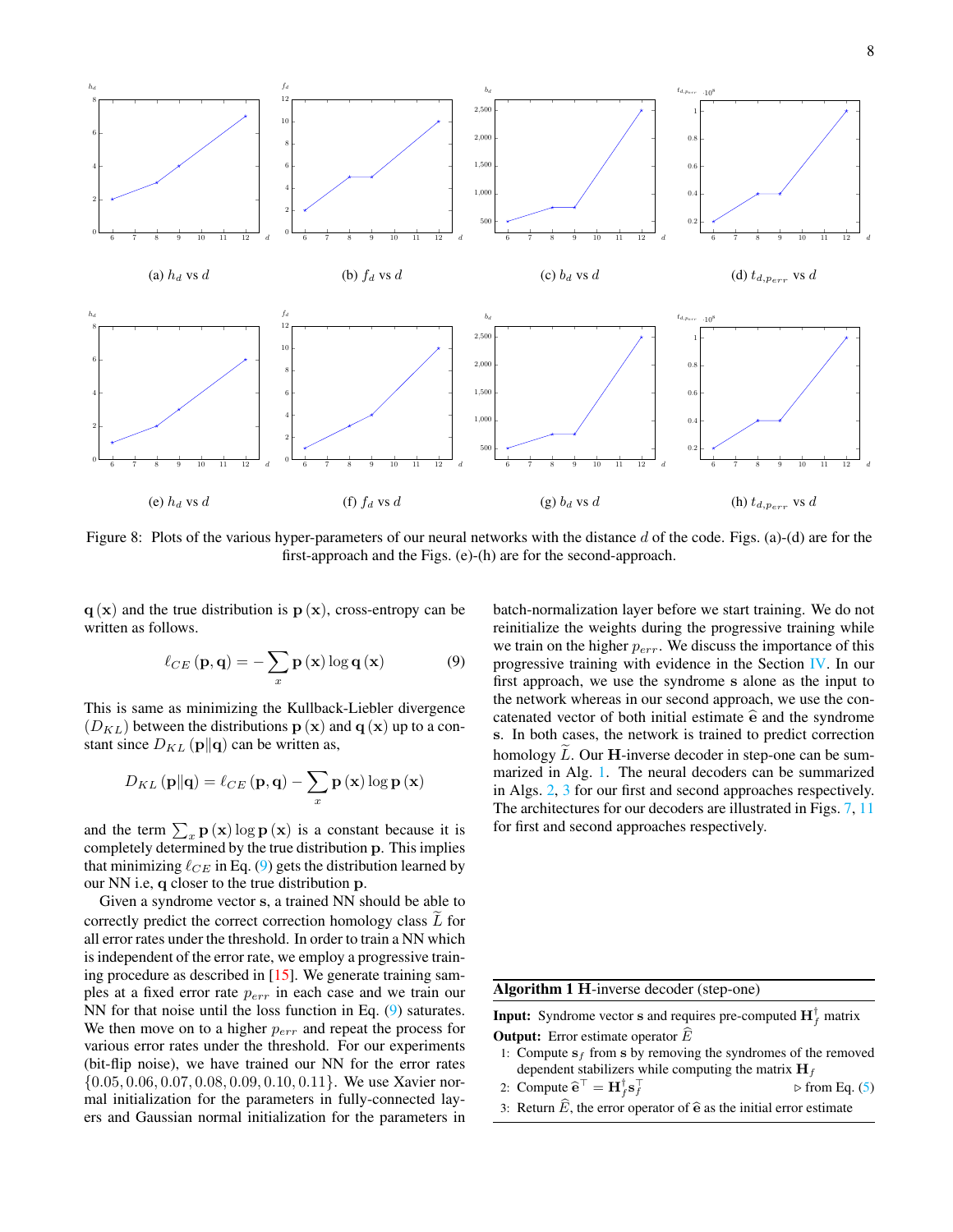#### <span id="page-8-0"></span>Algorithm 2 Neural decoder (step-two, first approach)

|  |  |  | <b>Input:</b> Syndrome vector s, requires the trained neural network to     |  |  |  |
|--|--|--|-----------------------------------------------------------------------------|--|--|--|
|  |  |  | predict the correction homology $L$ and the initial estimate $\overline{E}$ |  |  |  |
|  |  |  |                                                                             |  |  |  |

- **Output:** Final error correction operator  $E$
- 1: Using the trained neural network, predict the correction homology L by giving the syndrome vector s as the input<br>Compute  $\widetilde{E} = \widetilde{L}\widehat{E}$   $\triangleright$  from Eq. (8)
- 2: Compute  $\widetilde{E} = \widetilde{L}\widehat{E}$
- 3: Return  $\widetilde{E}$  as the final error correction

### <span id="page-8-1"></span>Algorithm 3 Neural decoder (step-two, second approach)

- **Input:** Syndrome vector s and the initial estimate  $E$ , requires the trained neural network to predict the correction homology  $L$ **Output:** Final error correction operator  $E$
- 1: Using the trained neural network, predict the correction homology  $L$  by giving the concatenated vector of initial estimate  $\hat{e}$  and the syndrome s as the input
- 2: Compute  $E = LE$  . b from Eq. [\(8\)](#page-5-6)
- 3: Return  $\tilde{E}$  as the final error correction

#### D. Results

We describe our simulation results for bit-flip noise model in this section. As described earlier in the Section [III,](#page-4-0) our decoder is a two-step decoder where we use a naive and deterministic **H**-inverse  $(\mathbf{H}_f^{\dagger})$ decoder in step-one and then improve its performance in step-two using a NN. The performance of our H-inverse decoder in the step-one by itself is shown in the Fig. [9.](#page-8-2) It shows that  $H$ -inverse alone is a very bad decoder since the logical error increases as the length of the code increases for a fixed  $p_{err}$ . It is quite evident that this decoder does not have a threshold since the curves do not meet anywhere below the theoretical threshold of 10.97% [\[31\]](#page-11-16).

The performance of our neural decoder in first approach (Fig. [7\)](#page-6-8) trained according to the training procedure mentioned in Section [III C](#page-6-0) is shown in the Fig.  $10a$ . The fully trained NN model is independent of the  $p_{err}$  and the it outperforms the previous state-of-the art methods which are not based on neural networks by [\[3](#page-10-9)[–5\]](#page-10-2). We report that our neural decoder achieves a threshold of 10% and is comparable to the result mentioned in  $[15]$ .

In our second approach, we have given additional information of  $\hat{e}$  along with the syndrome vector s (by concatenating them both) to our NN (Fig. [11\)](#page-9-1) and saw a dramatic improvement in the threshold for small lengths, as well as a reduction in logical errors for each error rate as shown in the Fig. [10b.](#page-9-2) The training is exactly similar to the previous case. This shows that the NN is able to understand and learn the behaviour of the H-inverse decoder much better with the additional knowledge of the initial estimate  $\hat{e}$  and hence is able to perform better correction. This implies that the data driven methods and in particular neural networks' performance can be improved by providing all the information available to us relevant to the problem to be solved. This modification can be incorporated into other works of building two-step decoders

<span id="page-8-2"></span>

Figure 9: Performance of our H-inverse  $(\mathbf{H}_f^{\dagger})$  decoder in step-one. Note that it is a very bad decoder by itself since for a fixed  $p_{err}$ , the logical error increases as the length of the code increases and this decoder on its own does not have a threshold.

<span id="page-8-10"></span>Table II: The values of the hyper-parameters used in the neural decoder in our second approach.

| $\begin{array}{lll}\text{parameters} & h_d{}^b & f_d{}^c & b_d{}^d & \alpha^e & t_{d,p_{err}}{}^t\end{array}$<br>$d^{\rm a}$ |  |  |                                                  | $T_d$ <sup>g</sup>                                                        |
|------------------------------------------------------------------------------------------------------------------------------|--|--|--------------------------------------------------|---------------------------------------------------------------------------|
|                                                                                                                              |  |  |                                                  | 1 1 500 0.001 $2 \times 10^7$ $1.4 \times 10^8$                           |
|                                                                                                                              |  |  |                                                  | $2 \quad \  3 \quad \, 750 \ \ 0.001 \ \ 4\times 10^7 \ \ 2.8\times 10^8$ |
| 9                                                                                                                            |  |  |                                                  | 3 4 750 0.001 $4 \times 10^7$ $2.8 \times 10^8$                           |
| 19                                                                                                                           |  |  | 6 10 2500 0.001 $10 \times 10^7$ $7 \times 10^8$ |                                                                           |

<span id="page-8-3"></span><sup>a</sup> Distance of the code

<span id="page-8-4"></span><sup>b</sup> Number of hidden layers

<span id="page-8-5"></span><sup>c</sup> Hidden dimension factor

<span id="page-8-6"></span><sup>d</sup> Batch size

<span id="page-8-7"></span><sup>e</sup> Learning rate

<span id="page-8-9"></span><span id="page-8-8"></span>f Number of training samples per each  $p_{err}$ 

 $\frac{g}{g}$  Total number of training samples for all  $p_{err}$  combined

using neural networks and improve the overall performance.

The hyper-parameters (as described in the Section  $\mathbf{I}(\mathbf{C})$  of our networks are listed in the Tables [I,](#page-6-9) [II](#page-8-10) for first and second approaches respectively. The variation of some of them with the distance  $d$  are shown in the Fig.  $8$  for both the approaches. The distance of the code is denoted by  $d$  and the number of hidden layers in our network is denoted by  $h_d$ . The batch size used for each length is denoted by  $b_d$ . The number of nodes in each hidden layer are characterized by the hidden dimension factor  $f_d$  which is equal to  $f_d$  multiplied by the dimension of the input syndrome vector s. The parameter  $t_{d,p_{err}}$  is the number of samples required for training for each  $p_{err}$  and  $T_d$ determines the total number of samples the final trained NN has seen entirely. The parameter  $\alpha$  is the learning rate used for optimization. We used *PyTorch* [\[32\]](#page-11-17), an open-source deep learning framework for training our neural networks.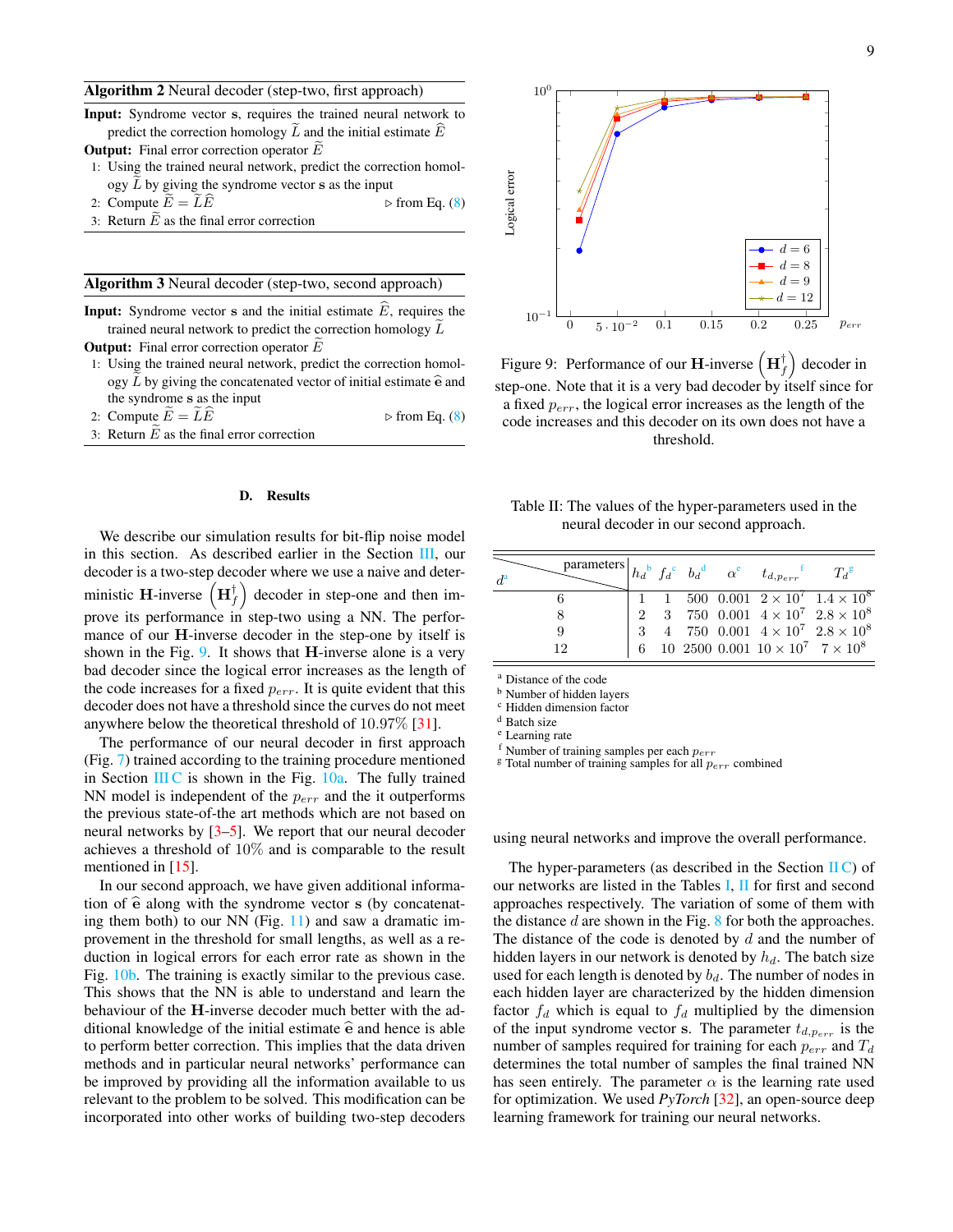<span id="page-9-2"></span>

Figure 10: The performance of neural decoder in first approach, achieving a threshold of  $10\%$  is shown in (a). The performance of neural decoder in second approach, achieving a near optimal threshold is shown in (b). Note the reduction in logical error for decoder in second approach (b) when compared to that of first approach (a).

<span id="page-9-1"></span>

Figure 11: Flow diagram of our two-step decoder. The black dots represent error on the qubits and the marked regions represent the syndrome caused. In the first-step we get an estimate of the error  $\hat{e}$  and in the second-step, we predict the correction homology L using our trained NN with the information of both  $\hat{\mathbf{e}}$  and s. Our final error correction is same as LE.

## <span id="page-9-0"></span>IV. REMARKS AND INSIGHTS

We clearly demonstrate the power of data-driven methods and in particular neural networks, through which we were able to improve the performance of a very bad decoder which does not even have a threshold. When compared to the previous state-of-the-art on neural decoders for color codes, our decoder requires significantly less training data for higher lengths like  $d = 9, 12$ . In addition to the gains in training cost, our decoder has less complexity with respect to the number of layers and number of nodes in each layer when compared to the previous work and still achieved a comparable threshold. In Section [III C,](#page-6-0) we mentioned the importance of the progressive training. We ran our simulations by training a new NN

with Xavier normal and Gaussian normal initializations for every  $p_{err}$ , without employing the progressive training. The performance of that decoder with similar hyper-parameters as mentioned in the Table [I](#page-6-9) is shown in the Fig. [12.](#page-10-10) This shows that without the progressive training, the threshold of the decoder drops to about 7.2%. This is because as the  $p_{err}$  increases, it would be very likely that our optimizer converges to a bad local minima. This progressive training is similar to the common practice of *curriculum-learning* in neural networks so that the optimizer converges to a better local minima in the hyperspace of the network weights as proposed in [\[33\]](#page-11-18). We also report that this progressive training should be carried on till the  $p_{err}$  equals the theoretical threshold and we have observed constant decrement in logical errors at all error rates. Training the model with a  $p_{err}$  above the threshold is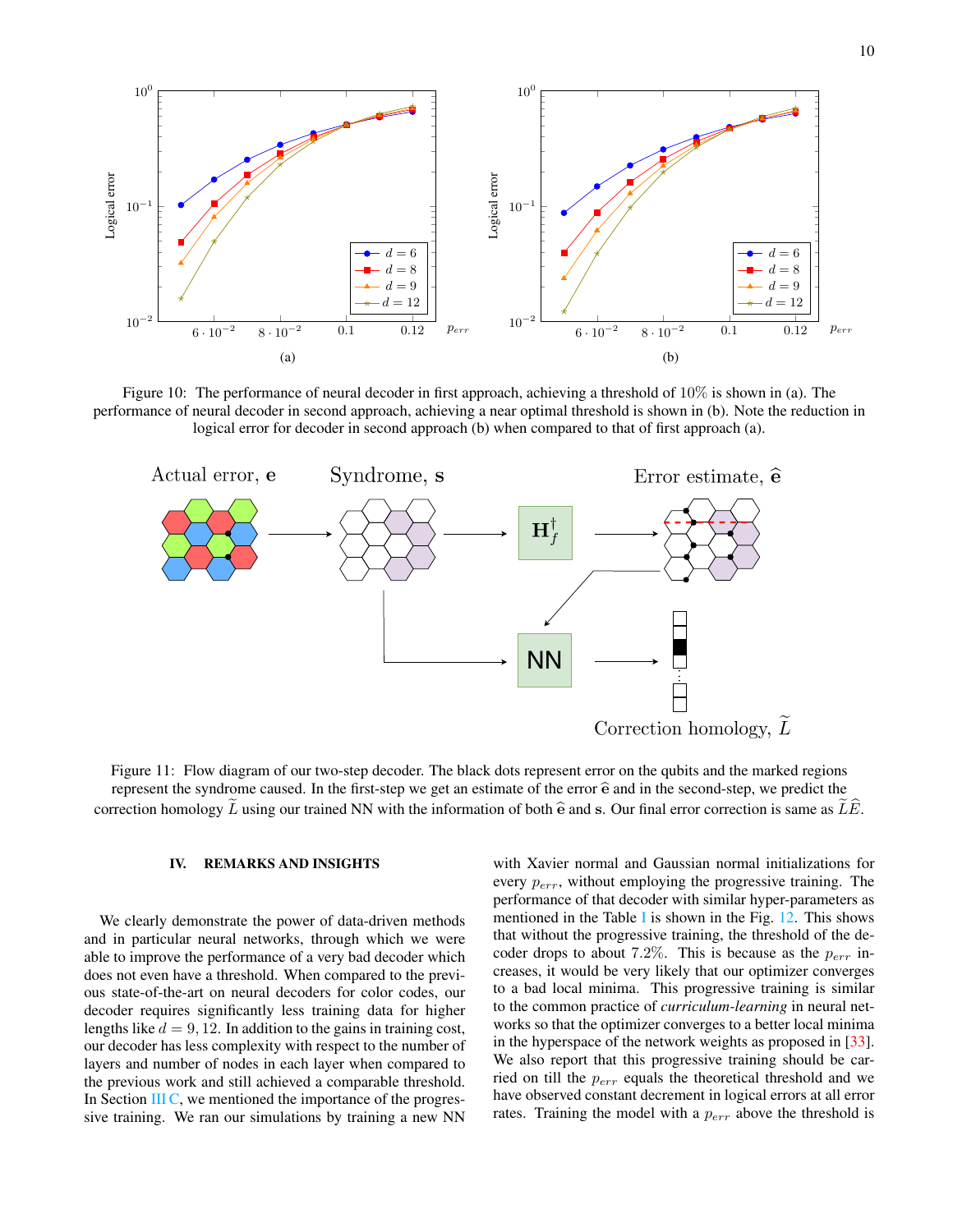<span id="page-10-10"></span>

Figure 12: Performance of our neural decoder without the progressive training procedure. The threshold achieved is just about 7.2%.

not desirable as we have seen increments in the logical errors. This concept of H-inverse as a base decoder improved with a neural decoder can be effectively extended to other noise models and also to codes in higher dimension including other stabilizer codes.

Any decoder which does error correction essentially solves the equation  $Hx^{\top} = s$ . Since there are many solutions, it implies there exist many pseudo-inverses to H. To implement a good decoder, choosing the correct inverse for a given syndrome is an important task. Different inverses must be chosen for different syndrome patterns in order to have a threshold. The choice of decoder in the step-one can be anything as long as it clears the syndrome and good decoders which have a threshold can also be chosen. In such cases, these good decoders take care of selecting the inverse depending on the syndrome. This makes these step-one decoders not entirely simple and there is a lot more for the NN to learn to improve the initial estimate. This is because the inverse selected will be different for different syndromes. In our approach, we fix the inverse  $\mathbf{H}_f^{\dagger}$  though it does not have a threshold and make the step-one decoder very simple. Our NN only has to understand on inverse which is  $\mathbf{H}_f^{\dagger}$  to improve the initial estimate. Intuitively, this means that the learning should be easier for our NN which can be verified empirically through the superior performance with comparatively lesser training cost and complexity when compared to [\[15\]](#page-11-0). Our approach is applicable for any decoding problem where the equation,  $Hx^{\top} = s$ needs to be solved.

### <span id="page-10-8"></span>**CONCLUSION**

We have demonstrated that data-driven methods like NN can perform superior decoding when compared to the traditional approaches. We propose a neural decoder with simplified non-neural part achieving a threshold of 10% for 2D color codes. We suggest an alternative approach to combine nonneural and neural decoders reducing the logical error which can be incorporated into other NN based decoders. The drawbacks of NN based decoders are figuring out the right set of hyper-parameters for each length and practical issues of convergence of the loss when the number of trainable parameters increase. Our approach can be extended to other realistic noise models and codes in higher dimensions or other stabilizer codes.

## VI. ACKNOWLEDGEMENTS

The authors would like to thank Arun B. Aloshious for valuable discussions. During the preparation of this manuscript, five related preprints were made available [\[34–](#page-11-19) [38\]](#page-11-20), however their scope and emphasis are different from our work. This work was completed when CC was associated with Indian Institute of Technology Madras as a part of his Dual Degree thesis.

- <span id="page-10-0"></span>[1] H. Bombin and M. A. Martin-Delgado, "Topological quantum distillation," Phys. Rev. Lett. 97[, 180501 \(2006\).](http://dx.doi.org/ 10.1103/PhysRevLett.97.180501)
- <span id="page-10-1"></span>[2] David S Wang, Austin G Fowler, Charles D Hill, and Lloyd Christopher L Hollenberg, "Graphical algorithms and threshold error rates for the 2d colour code," [arXiv preprint](https://arxiv.org/abs/0907.1708) [arXiv:0907.1708 \(2009\).](https://arxiv.org/abs/0907.1708)
- <span id="page-10-9"></span>[3] Pradeep Sarvepalli and Robert Raussendorf, "Efficient decoding of topological color codes," [Phys. Rev. A](http://dx.doi.org/ 10.1103/PhysRevA.85.022317) 85, 022317 [\(2012\).](http://dx.doi.org/ 10.1103/PhysRevA.85.022317)
- [4] Nicolas Delfosse, "Decoding color codes by projection onto surface codes," Phys. Rev. A 89[, 012317 \(2014\).](http://dx.doi.org/ 10.1103/PhysRevA.89.012317)
- <span id="page-10-2"></span>[5] Hector Bombin, Guillaume Duclos-Cianci, and David Poulin, "Universal topological phase of two-dimensional stabilizer codes," [New Journal of Physics](http://iopscience.iop.org/article/10.1088/1367-2630/14/7/073048/meta) 14, 073048 (2012).
- <span id="page-10-3"></span>[6] Giacomo Torlai and Roger G. Melko, "Neural decoder for topological codes," Phys. Rev. Lett. 119[, 030501 \(2017\).](http://dx.doi.org/10.1103/PhysRevLett.119.030501)
- <span id="page-10-4"></span>[7] Savvas Varsamopoulos, Ben Criger, and Koen Bertels, "Decoding small surface codes with feedforward neural networks," [Quantum Science and Technology](http://stacks.iop.org/2058-9565/3/i=1/a=015004) 3, 015004 (2018).
- [8] Stefan Krastanov and Liang Jiang, "Deep Neural Network Probabilistic Decoder for Stabilizer Codes," [Scientific reports](http://dx.doi.org/ 10.1038/s41598-017-11266-1) 7[, 11003 \(2017\).](http://dx.doi.org/ 10.1038/s41598-017-11266-1)
- <span id="page-10-6"></span>[9] P Baireuther, M D Caio, B Criger, C W J Beenakker, and T E O'Brien, "Neural network decoder for topological color codes with circuit level noise," [New Journal of Physics](http://stacks.iop.org/1367-2630/21/i=1/a=013003) 21, 013003 [\(2019\).](http://stacks.iop.org/1367-2630/21/i=1/a=013003)
- <span id="page-10-7"></span>[10] Christopher Chamberland and Pooya Ronagh, "Deep neural decoders for near term fault-tolerant experiments," [Quantum Sci](http://stacks.iop.org/2058-9565/3/i=4/a=044002)[ence and Technology](http://stacks.iop.org/2058-9565/3/i=4/a=044002) 3, 044002 (2018).
- <span id="page-10-5"></span>[11] Amarsanaa Davaasuren, Yasunari Suzuki, Keisuke Fujii, and Masato Koashi, "General framework for constructing fast and near-optimal machine-learning-based decoder of the topological stabilizer codes," [arXiv preprint arXiv:1801.04377 \(2018\).](https://arxiv.org/abs/1801.04377)